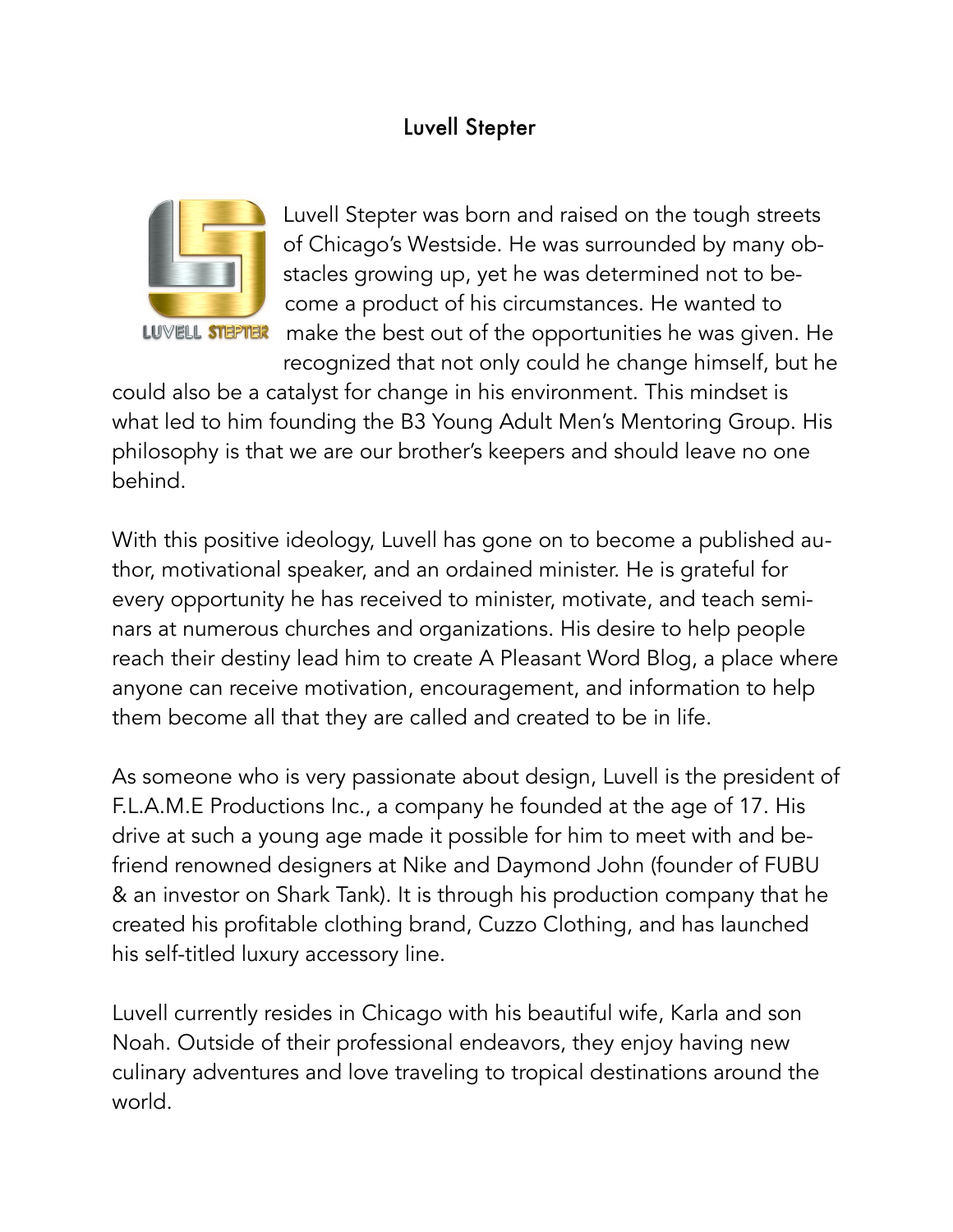Luvell is determined to accomplish God's purpose for his life by helping and encouraging people through biblical lessons and motivational messages. The message he delivers rings true for all people, regardless of age, class, or religion - "If you can change your thinking, You will change your destiny."